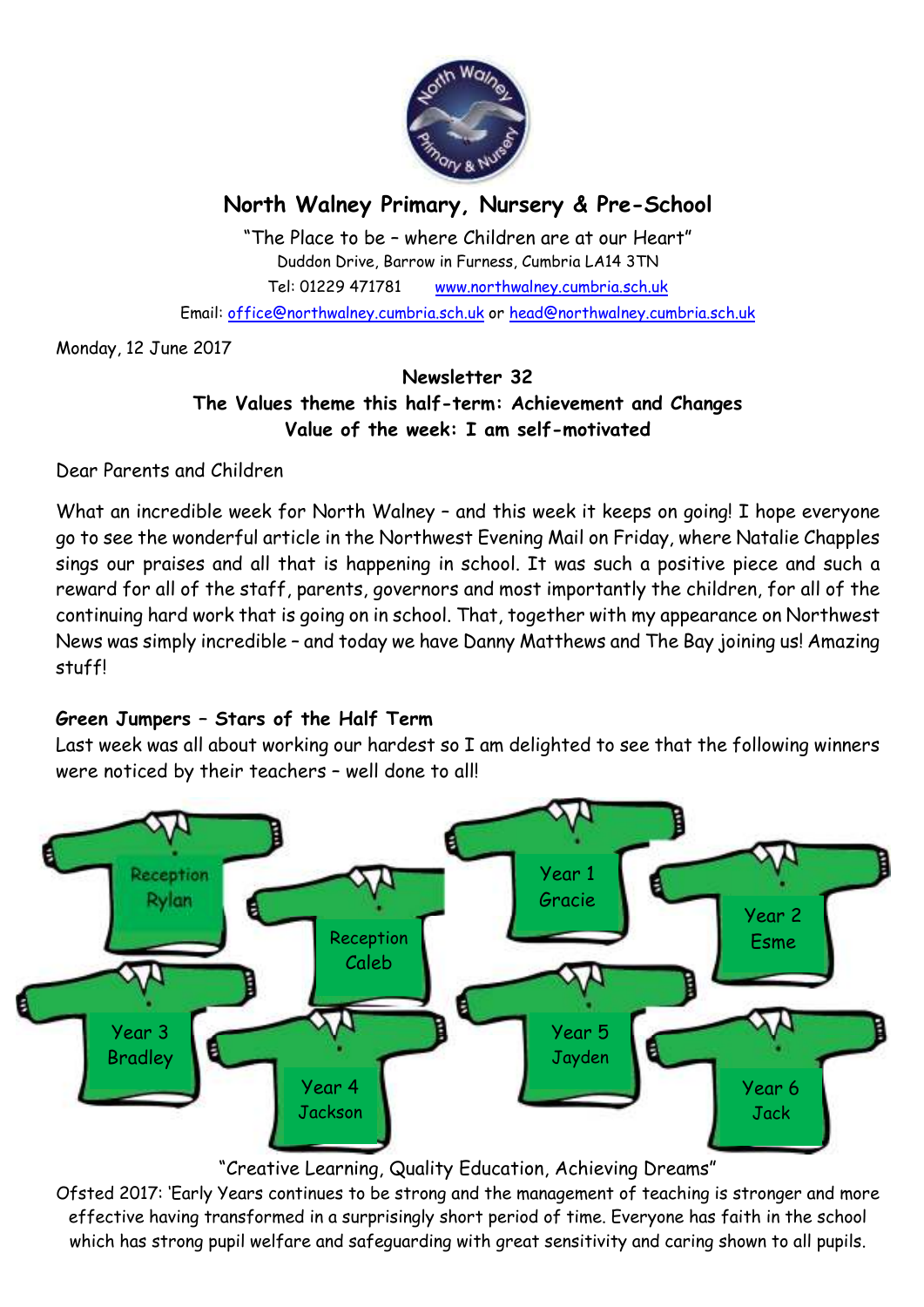#### **Press Coverage**

As I said at the beginning of the newsletter, it was wonderful to have Natalie Chapples and Leanne Bolger in last Monday to see our fabulous school. They were completely blown away by us, and although they were only supposed to be there an hour, they were with us for two! All they kept saying was how wonderful the children were and what a great, family atmosphere there was – Leanne even said she wanted to stay! Well done everyone for such a success - I wonder what we'll sound like on The Bay this week! *If you haven't seen the article then visit www.nwemail.co.uk, select News, then Walney and have a good read!* 

Walney primary school returns back to the heart of the community



#### **Places are available in our COOL school**



Last week we had three more families visiting the school looking for places for their children so please do keep letting family and friends know that there are spaces with us. It is always better if people come for a visit first to find out about us and I always make myself as available as possible so that they get to meet the Headteacher as well when they visit. Don't forget you can check the school out on the school website (www.northwalney.cumbria.sch.uk) as well as on Twitter and Facebook or just call 01229 471781.

## **Trips**

Year 1 and 2 had a fantastic trip to the Dock Museum last week where the teachers, especially, enjoyed the dancing class. Photos are already online and on Twitter/Facebook. This week sees Year 3 and 4 going to a local farm in my home village of Levens, where they will get to meet the local farmer and see farm animals close up as well as find out where their every day food comes from! It's a truly great experience for all of the children and I'd like to personally thank Heaves Farm for opening its doors to us!





#### **Natterjacks Breakfast and After-School Club coming soon!**

Wow – a great response already to our new Natterjacks Club which starts in September! Thank you so much for your support, and if you haven't send your forms in yet then there's no rush but please try and get them in before the end of term. If we know how many might be coming, Cora, Chloe and I can then make sure everything is ready and in place for September – how exciting!